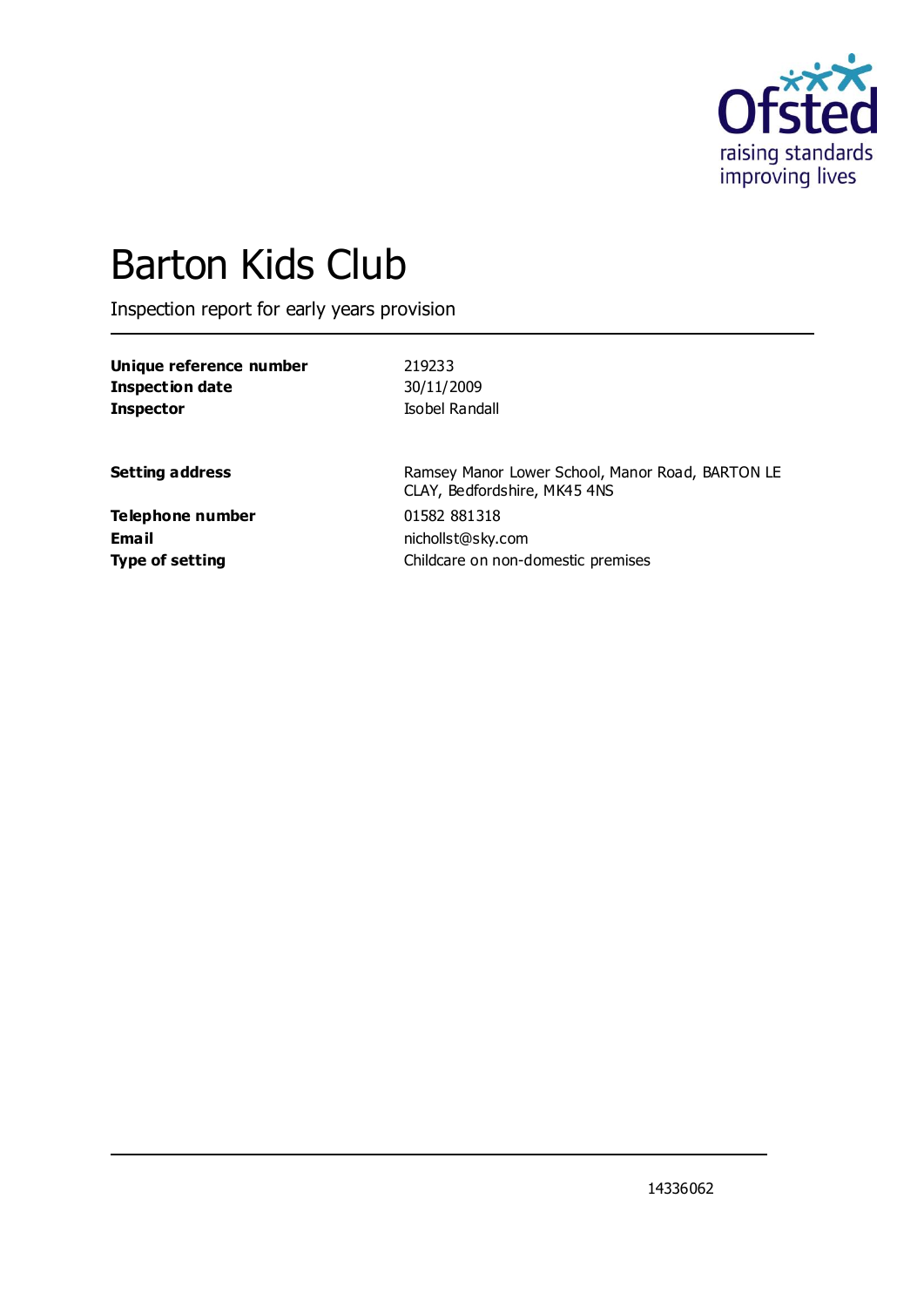The Office for Standards in Education, Children's Services and Skills (Ofsted) regulates and inspects to achieve excellence in the care of children and young people, and in education and skills for learners of all ages. It regulates and inspects childcare and children's social care, and inspects the Children and Family Court Advisory Support Service (Cafcass), schools, colleges, initial teacher training, work-based learning and skills training, adult and community learning, and education and training in prisons and other secure establishments. It rates council children's services, and inspects services for looked after children, safeguarding and child protection.

If you would like a copy of this document in a different format, such as large print or Braille, please telephone 08456 404040, or email enquiries@ofsted.gov.uk.

You may copy all or parts of this document for non-commercial educational purposes, as long as you give details of the source and date of publication and do not alter the information in any way.

Royal Exchange Buildings St Ann's Square Manchester M2 7LA

T: 08456 404040 Textphone: 0161 618 8524 E: enquiries@ofsted.gov.uk W: [www.ofsted.gov.uk](http://www.ofsted.gov.uk/)

© Crown copyright 2009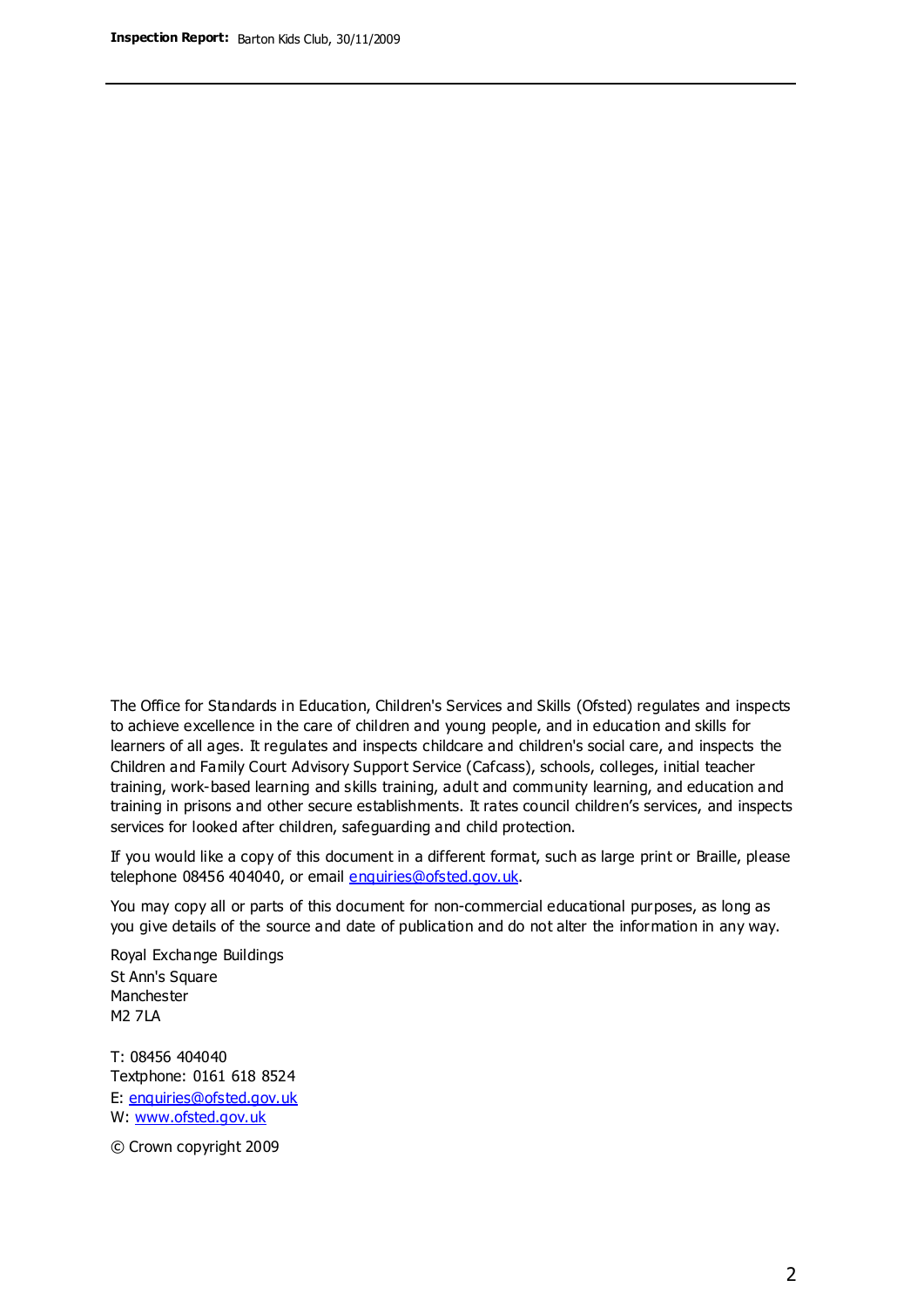#### **Introduction**

This inspection was carried out by Ofsted under Sections 49 and 50 of the Childcare Act 2006 on the quality and standards of the registered early years provision. 'Early years provision' refers to provision regulated by Ofsted for children from birth to 31 August following their fifth birthday (the early years age group). The registered person must ensure that this provision complies with the statutory framework for children's learning, development and welfare, known as the *Early* Years Foundation Stage.

The provider must provide a copy of this report to all parents with children at the setting where reasonably practicable. The provider must provide a copy of the report to any other person who asks for one, but may charge a fee for this service (The Childcare (Inspection) Regulations 2008 regulations 9 and 10).

Children only attend this setting before and/or after the school day and/or during the school holidays. The judgements in this report reflect the quality of early years provision offered to children during those periods.

The setting also makes provision for children older than the early years age group which is registered on the voluntary and/or compulsory part(s) of the Childcare Register. This report does not include an evaluation of that provision, but a comment about compliance with the requirements of the Childcare Register is included in Annex B.

Please see our website for more information about each childcare provider. We publish inspection reports, conditions of registration and details of complaints we receive where we or the provider take action to meet the requirements of registration.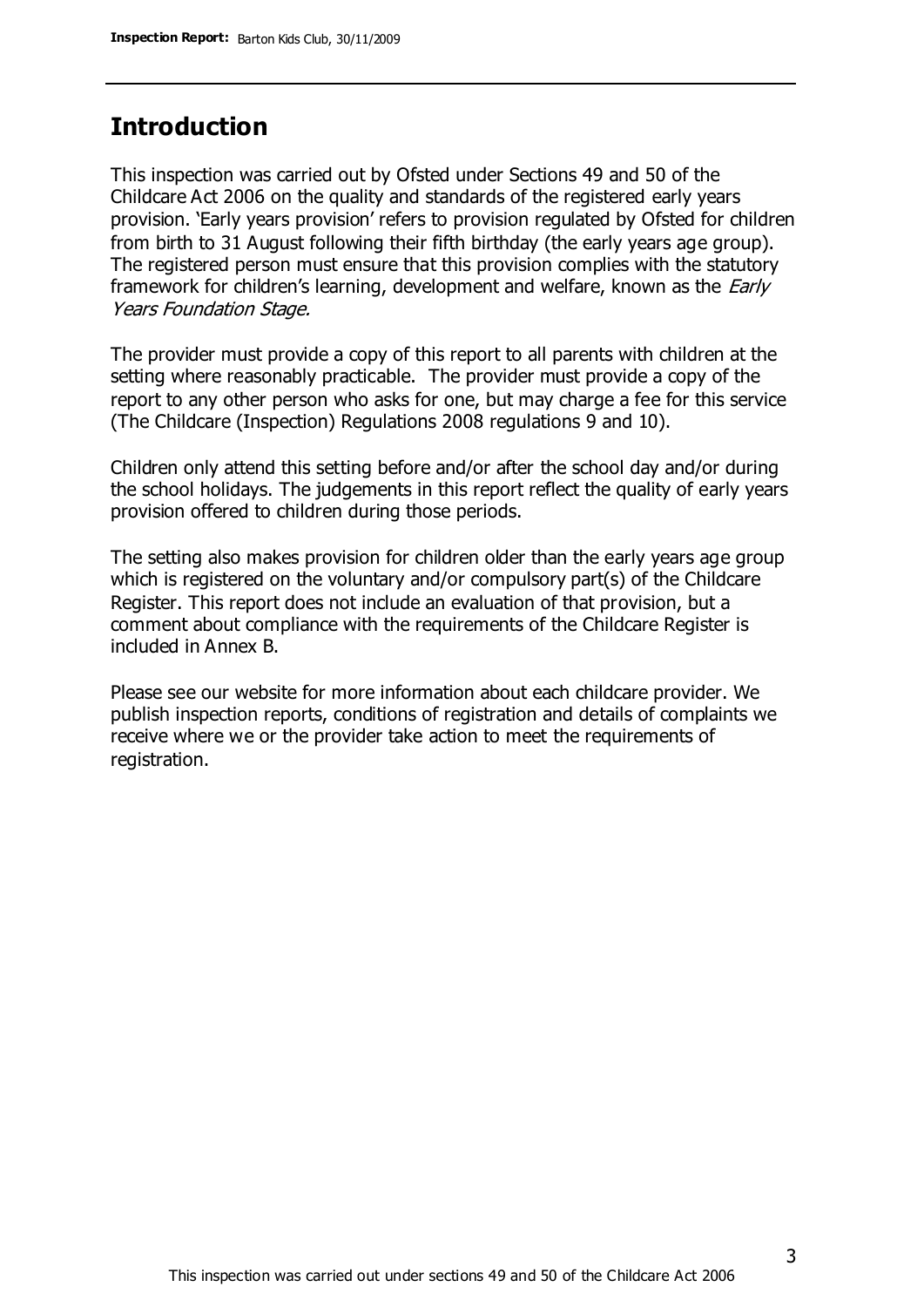### **Description of the setting**

Barton Kids Club is run by a voluntary committee. It opened in 1994 and from the school hall and classrooms within Ramsey Manor Lower School in the village of Barton-Le-Clay, Bedfordshire. Children have access to a secure outdoor play area. The catchment area for the club is the host school, and other local schools if places are available. A maximum of 32 children aged under eight years may attend the setting at any one time. The club currently takes children from four years of age and also offers care to children aged eight years to 11 years. The group is open five days a week from 3.15pm to 6.00pm term time only.

At present there are 45 children on roll who attend for different sessions. Of these six are within the Early Years Foundation Stage. The club is registered on the Early Years Register and the compulsory and the voluntary parts of the Childcare Register. The club supports children with special educational needs and/or disabilities, and has disabled access.

There are seven members of staff, five of whom hold appropriate qualifications in childcare and play work to at least Level 2. The leader liaises with the Early Years Foundation Stage in the host school to provide for the needs of Early Years children.

#### **The overall effectiveness of the early years provision**

Overall the quality of the provision is satisfactory.

The extent to which it meets the needs of the early years children is sound. Improvement since the last inspection has adequately addressed the recommendations made at that time, and the club is taking measures to develop the provision further and improve their practice in new premises. Arrangements for the children suitably address their individual needs.

### **What steps need to be taken to improve provision further?**

To fully meet the specific requirements of the EYFS, the registered person must:

- $\bullet$  keep a written record of all complaints and any subsequent action taken (Safeguarding and Promoting Children's Welfare) (also applies to both parts of the Childcare Register) 18/12/2009 ensure the records of attendance include children's
- times of arrival and departure. (Documentation) (also applies to both parts of the Childcare Register) 18/12/2009

To further improve the early years provision the registered person should: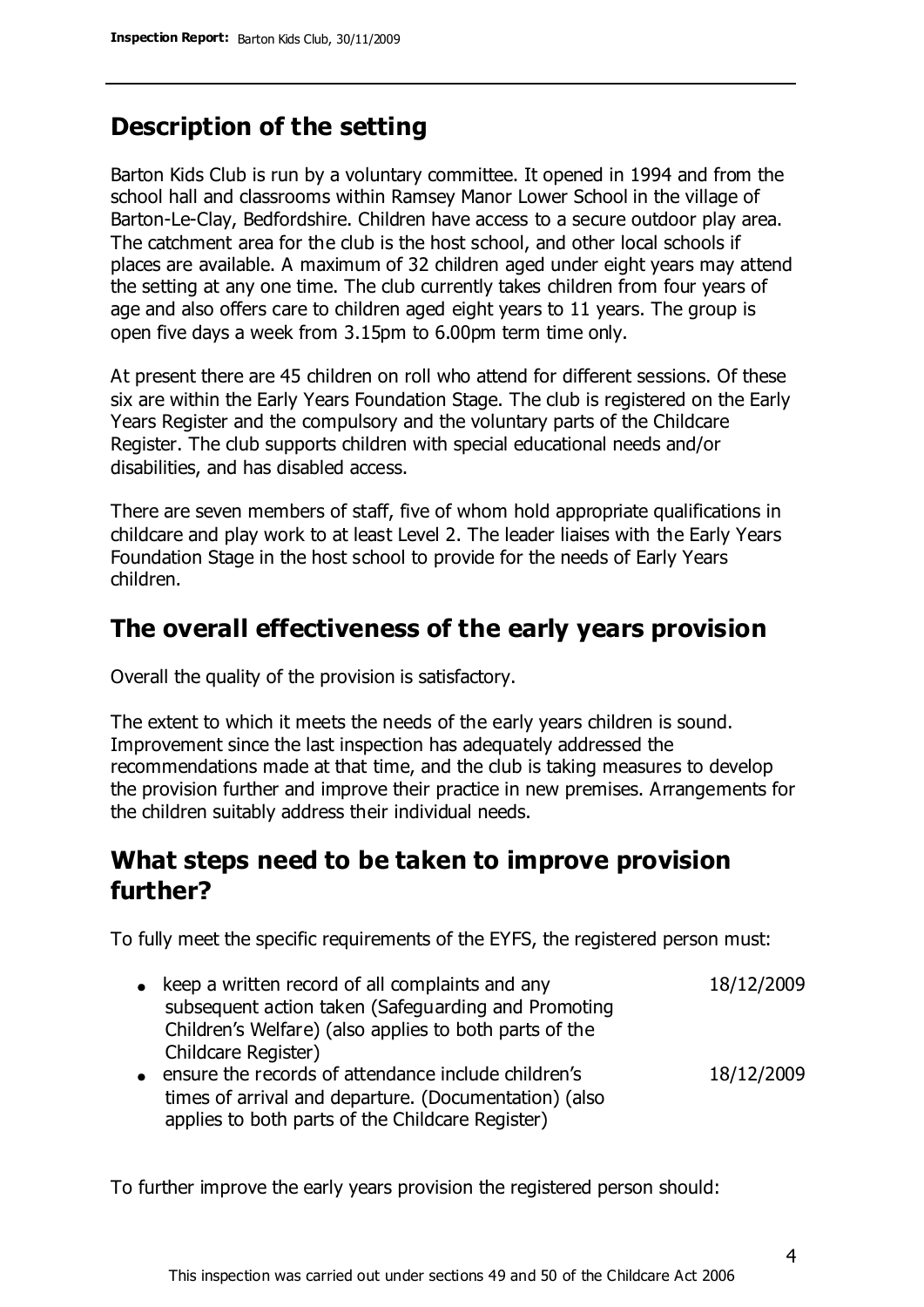- develop further communication with parents about the experiences of their children at home and at the club
- develop further the records of observation and assessments to make it clearer how children are progressing towards the early learning goals and use these to inform planning and identify the next steps in a child's developmental progress.

## **The effectiveness of leadership and management of the early years provision**

Leadership and management are satisfactory. Children are safe as a result of checks on the suitability of adults, and on the running of the club. Training in safeguarding specific to the Kids Club is carried out in the term when staff join, but not immediately on entry. However all staff, who working in this and other settings where they care for children, can demonstrate that they are aware of safeguarding and child protection procedures. Risk assessments are carried out nightly with close attention to hygiene and to the safety of equipment such as electrical points. Staff are organised to ensure that children are always in the care of at least two adults. Registers are kept, and children leave only when the person collecting them is known to staff, but the specific time of arrival and departure is not noted which is required by the Early Years Foundation Stage. Adults are trained to administer first aid to children and are informed by parents about medical conditions or allergies.

The club's liaison with the host school is satisfactory in relation to the Early Years Foundation Stage. The manager, who is the young children's nominated Key Person, liaises with their teachers and ensures that children are able, if they wish, to follow up on the topic they have been following in class, but not the level of attainment. Links with parents are sound, in that they hear about their children's activities when they collect them, and receive a newsletter informing them of arrangements and events. However, the club find that parents say that their children are happy and therefore do not feel a need to be more involved which limits the sharing of children's achievements.

The committee, made up of mainly parents, meet regularly with the manager to discuss issues such as staffing, and have been heavily involved in planning a move to new premises. They have also recently reviewed essential policies, so that all are now in place. However, a written record of all complaints and any subsequent action taken is not maintained, which is required by the Early Years Foundation Stage. Self-evaluation is concerned largely with the physical arrangements impacting on the running of the club, although the committee have arranged for the club leaders to be guided by a local authority advisor in relation to the development of early years children. Staff meet regularly to plan activities and to be trained or updated, and so keep in touch with aspects of play and childcare.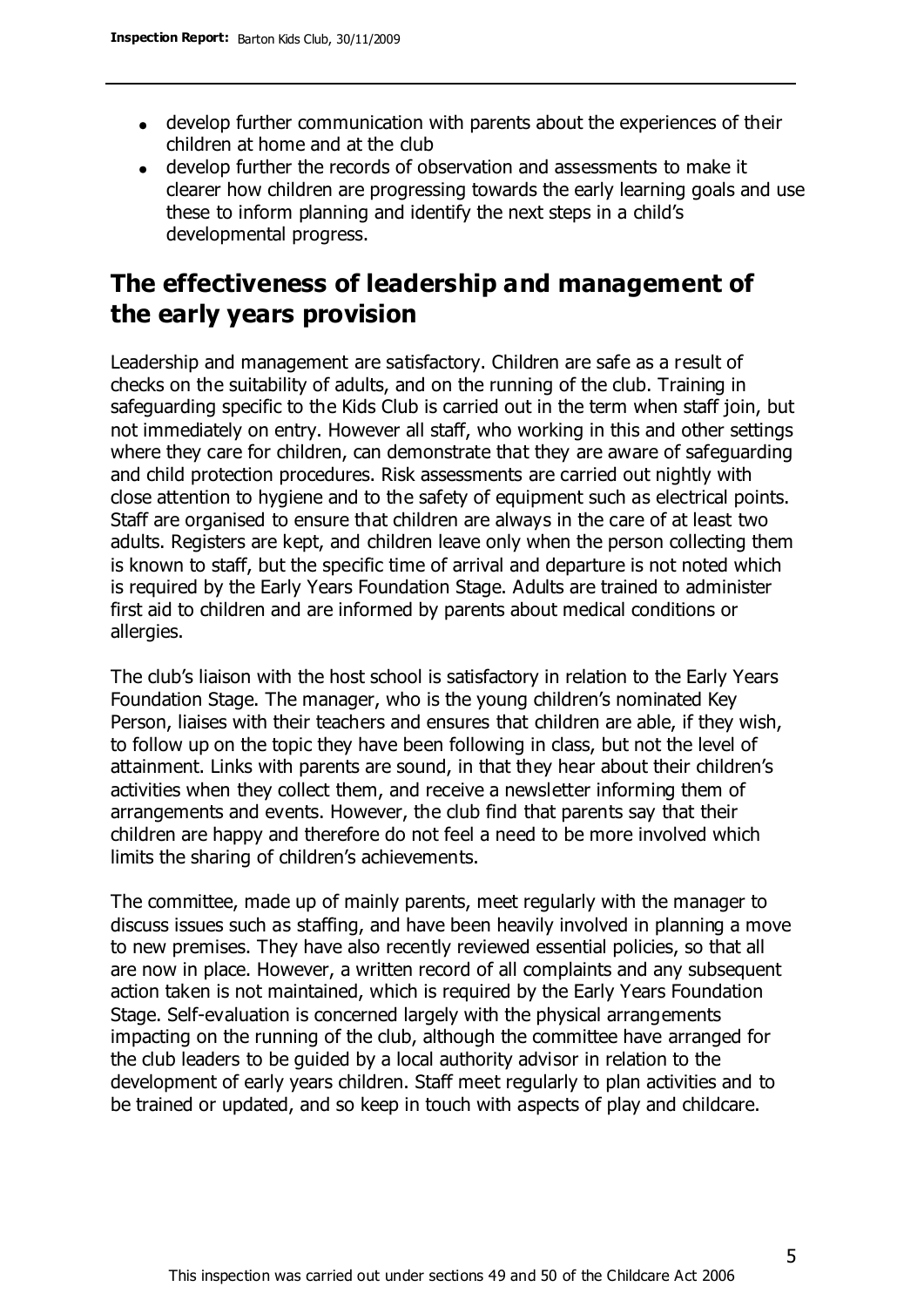## **The quality and standards of the early years provision and outcomes for children**

The quality and standards of provision for play is satisfactory, focusing more on enjoyment than on developing learning. It allows children to relax after school and to mix with their friends in a safe environment. There is a good variety of resources and activities to appeal to the interests of the full range of children who attend. The manager ensures that activities are appropriate for early years children, picking up on contexts that they have experienced at school by liaising with the school staff. Staff allow free choice of play, helping children to develop by discussing their actions with them. Staff have an appropriate understanding of the Early Years Foundation Stage and therefore children's progress towards the early learning goals are generally supported. However, this is not identified within the planning, and assessment records do not show how children are progressing towards the early learning goals, or identify their next steps in learning. This potentially limits the setting's ability to ensure each child's needs are being met in full. There is a reasonable range of activities, with sport, crafts, drawing and painting, reading, and children learn to share the most popular resources.

Children enjoy making clay pots and animals, using the computers and playing table football, during which they are encouraged to cooperate with each other. Some prefer to read their own books, showing good levels of concentration. Children are happily engaged throughout the session, and some are reluctant to leave when it is time to go home. They feel safe as they are well supervised and have confidence in the adults who care for them. Adults manage their behaviour well, and relationships are positive. Children with special educational needs have satisfactory individual attention that meets their physical and emotional needs. Children have some opportunities to make a positive contribution by clearing up their equipment, and by sharing with others. Mixing with older children from their own school and from the nearby middle school, they learn to relate to people of different ages and experience, giving them satisfactory preparation for adult life.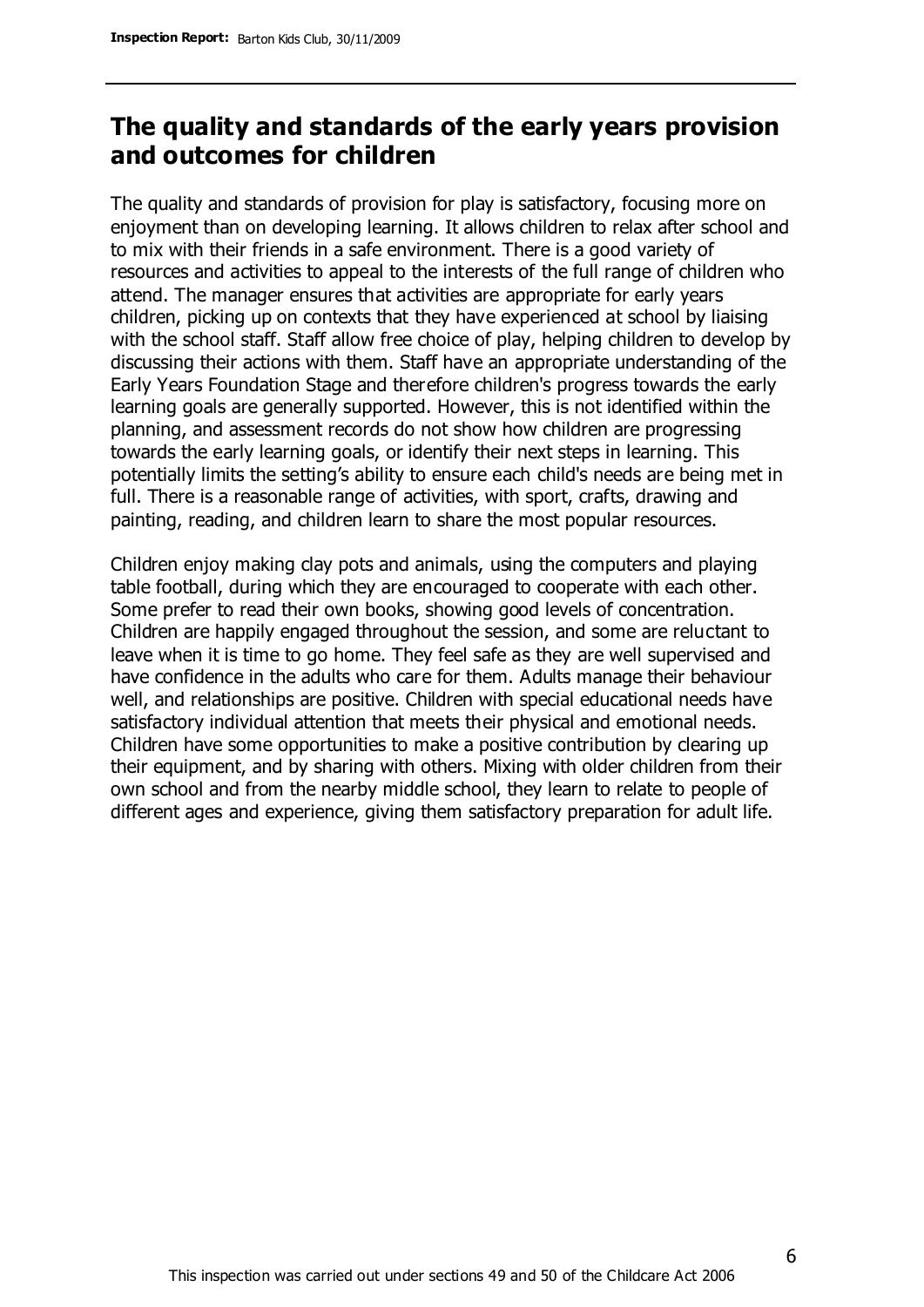## **Annex A: record of inspection judgements**

#### **The key inspection judgements and what they mean**

Grade 1 is Outstanding: this aspect of the provision is of exceptionally high quality Grade 2 is Good: this aspect of the provision is strong Grade 3 is Satisfactory: this aspect of the provision is sound Grade 4 is Inadequate: this aspect of the provision is not good enough

#### **The overall effectiveness of the early years provision**

| How well does the setting meet the needs of the<br>children in the Early Years Foundation Stage? |  |
|--------------------------------------------------------------------------------------------------|--|
| The capacity of the provision to maintain continuous                                             |  |
| improvement                                                                                      |  |

#### **The effectiveness of leadership and management of the early years provision**

| How effectively is the Early Years Foundation Stage led                                         |   |
|-------------------------------------------------------------------------------------------------|---|
| and managed?                                                                                    |   |
| The effectiveness of leadership and management in embedding<br>ambition and driving improvement | 3 |
|                                                                                                 |   |
| The effectiveness with which the setting deploys resources                                      | 3 |
| The effectiveness with which the setting promotes equality and                                  | 3 |
| diversity                                                                                       |   |
| The effectiveness of safeguarding                                                               | 3 |
| The effectiveness of the setting's self-evaluation, including the                               | 3 |
| steps taken to promote improvement                                                              |   |
| The effectiveness of partnerships                                                               | 3 |
| The effectiveness of the setting's engagement with parents and                                  |   |
| carers                                                                                          |   |

#### **The quality of the provision in the Early Years Foundation Stage**

The quality of the provision in the Early Years Foundation Stage  $\vert$  3

#### **Outcomes for children in the Early Years Foundation Stage**

| <b>Outcomes for children in the Early Years Foundation</b>    |  |
|---------------------------------------------------------------|--|
| <b>Stage</b>                                                  |  |
| The extent to which children achieve and enjoy their learning |  |
| The extent to which children feel safe                        |  |
| The extent to which children adopt healthy lifestyles         |  |
| The extent to which children make a positive contribution     |  |
| The extent to which children develop skills for the future    |  |

Any complaints about the inspection or report should be made following the procedures set out in the guidance available from Ofsted's website: www.ofsted.gov.uk